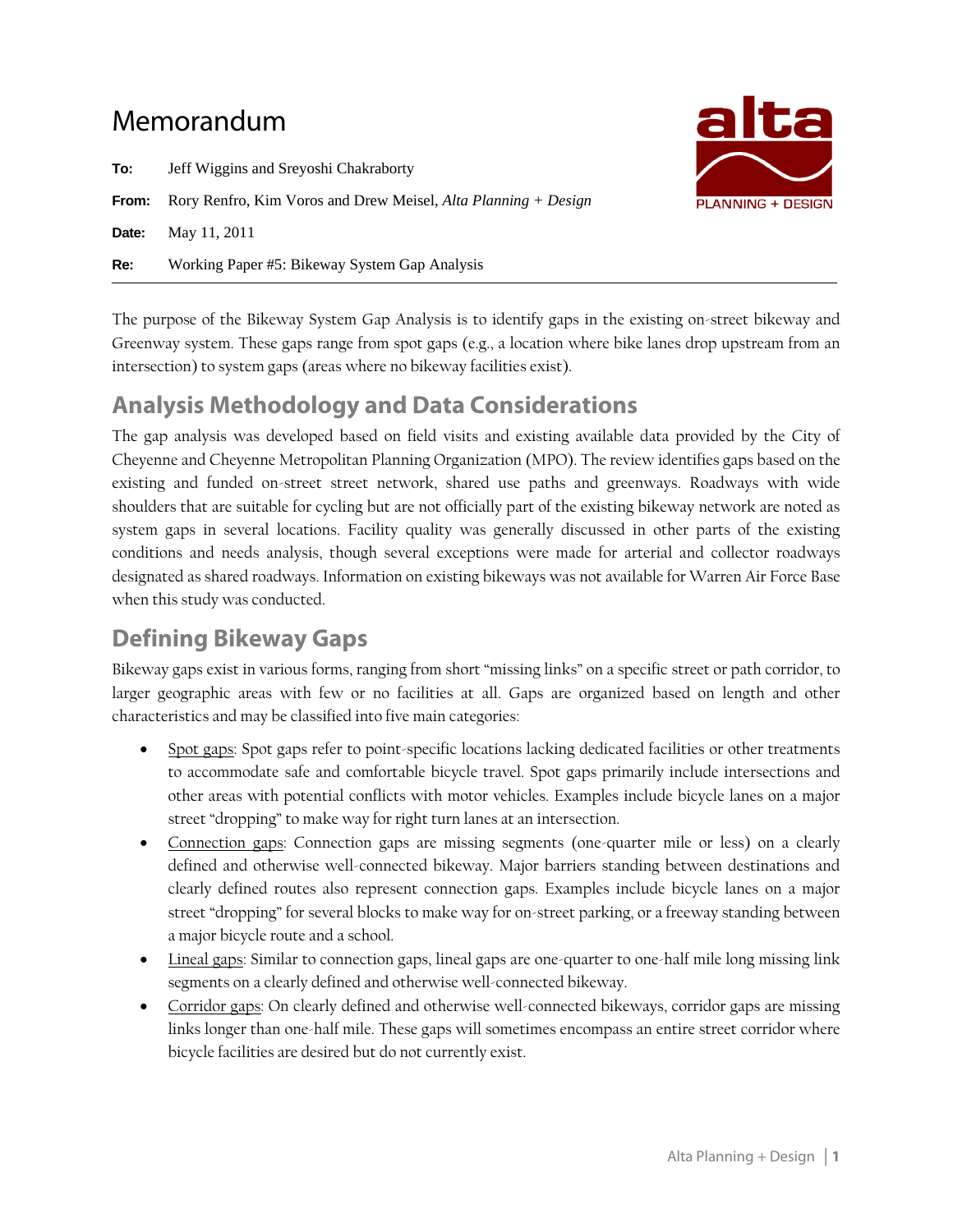#### Cheyenne On-Street Bicycle Plan and Greenway Plan Update

 System gaps: Larger geographic areas (e.g., a neighborhood or business district) where few or no bikeways exist would be identified as system gaps. System gaps exist in areas where a minimum of two intersecting bikeways would be required to achieve the target network density.

Gaps typically exist where physical or other constraints impede bikeway network development. Example constraints may include bike lanes "dropping" at an intersection to provide space for vehicle turn lanes, narrow bridges on existing roadways, severe cross-slopes, or potential environmental impacts associated with wider pavement widths. Traffic mobility standards and other policy decisions may also lead to gaps in a network. For instance, a community's strong desire for onstreet parking or increased vehicle capacity may hinder efforts to install continuous bicycle lanes along a major street. Figure 1 presents a theoretical diagram illustrating the five gap types described above.

In some cases, a formalized bikeway itself may represent a gap despite its status as part of a designated network. This condition typically occurs when a corridor (often a major street) lacks the type of bicycle facilities to comfortably accommodate a broader user base, including infrequent or less confident cyclists. Other examples include roadway corridors lacking formalized facilities (e.g., bike lanes) where conditions such as higher vehicle speeds and volumes would otherwise justify greater separation between motorists and cyclists.



Figure 1. Diagram of Bikeway System Gap Types

### **Identifying and Addressing Bikeway Network Gaps**

Identifying and addressing network gaps can be considered a multi-step process that will last throughout the planning development of the *On-Street Bicycle Plan and Greenway Plan Update*.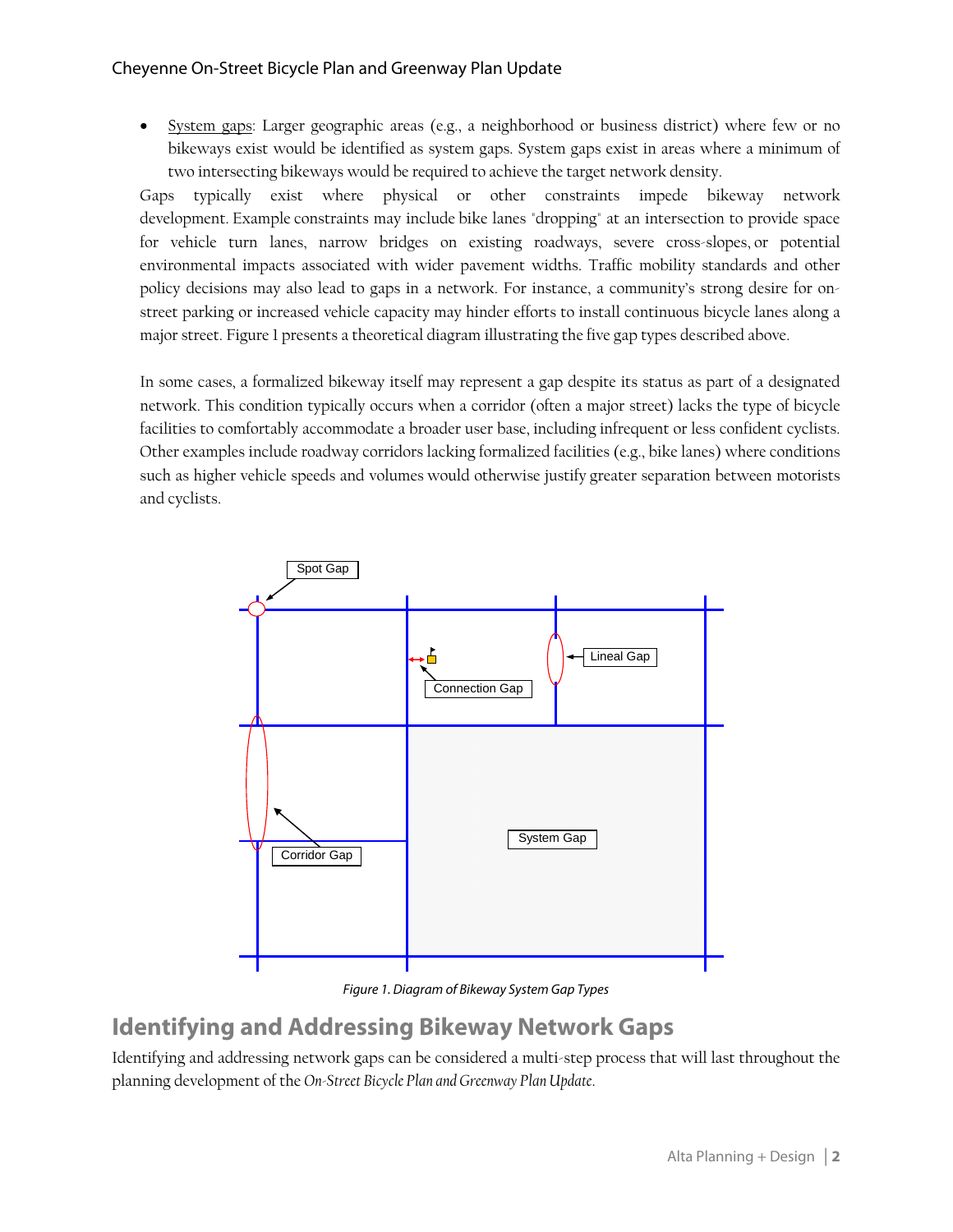#### Cheyenne On-Street Bicycle Plan and Greenway Plan Update

This process includes the following steps:

Step 1: Locate and identify network gaps

Step 2: Identify appropriate range of gap closure measure types

Step 3: Determine appropriate location for gap closure measures

Step 4: Determine preferred gap closure measure for each identified gap

Gaps are identified in the Existing Conditions and Needs Analysis project phase (Step 1); the process will be completed during network development.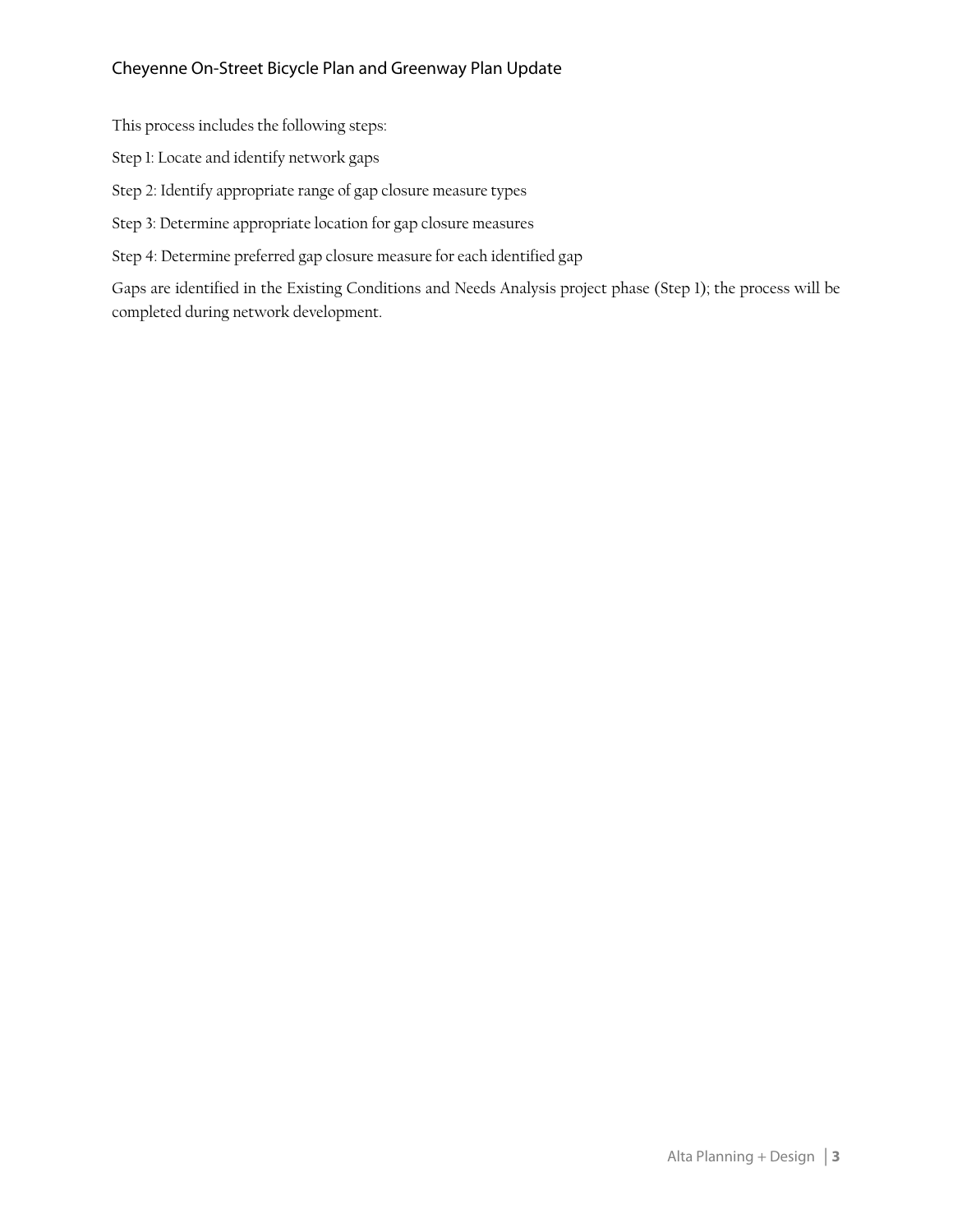## **Findings**

The Cheyenne Metropolitan Area already includes many elements of a good bicycling system; however, there are gaps throughout the system that can create uncomfortable cycling conditions. The network gaps shown on Map 1 were identified through field investigation, review of existing planning documents and bikeway system data, analysis of crash history, and feedback from the community through public events.

In general, the best system connectivity exists in the downtown area north of Interstate 80, where the denser street grid and lower traffic speeds and volumes allows cyclists a greater range of route choices. The facilities in this area consist mainly of shared roadways that provide cyclists with a system of established, intermittently signed routes. Despite the relative connectedness of the downtown area, access leading into and out of the central business district is more challenging due to corridor gaps on Pershing Boulevard and Lincolnway, as well as system gaps east of Holliday Park and smaller lineal gaps on East 18<sup>th</sup> Street, Morrie Avenue, and W 27<sup>th</sup> Street. Of note are the corridor gaps along Warren and Central Avenues, though existing parallel bicycle routes are available on Pioneer Avenue and Carey Avenue. If developed, these two north/south roads would lead to the existing Evans Avenue Greenway north of downtown and provide greater access to the neighborhoods north of Lions Park. Smaller connection gaps exist west of downtown, between the South Cheyenne Greenway and Parsley Boulevard. A narrow bridge on Parsley Boulevard over Interstate 80 is a spot gap that further restricts north-south travel in this area. A significant impediment to travel west of downtown is the general lack of facilities along and across the I-25 corridor. This has been identified as a corridor gap along most of the corridor, in addition to other corridor gaps identified at important crossing points, such as Missile Drive, and Central Avenue.

Just east of the central business district, between Holliday Park and Hot Springs Avenue, is a large system gap. The density of residential units in the Fairview Heights and Mountain View neighborhoods and network indicate that this area could serve a number of cyclists safely and comfortably on low-speed and low-volume roadways. Several spot gaps exist (e.g., Hot Springs Avenue and Nationway) which restrict travel into and out of this area. Development of a bikeway network and improvements at spot gaps could enhance access between the commercial core and the residential neighborhoods to the east.

One of the main east/west arterials through Cheyenne, Pershing Boulevard, is a long corridor gap in the bikeway network. Pershing Boulevard is one of the few uninterrupted east/west connections through the city. Given the lack of continuous parallel streets to Pershing Boulevard, there are few alternative options available to improve connectivity along this main thoroughfare. Instead, it is likely that Pershing Boulevard or alternative corridors will need to be analyzed further to assess its potential for safe bicycle travel as Pershing Boulevard. Future roadway reconstruction plans do call for extension of the existing eight-foot side path between Converse Avenue and Concord Road, which will enhance bicycle connectivity in the corridor. For travel farther east beyond Pershing Boulevard, Dell Range Boulevard offers the greatest possibility for direct access. However, this potential is limited by a long corridor gap leading up to the archer interchange at I-80.

System gaps blanket the northeast and eastern portions of the Cheyenne Metropolitan Area. Land use in these areas consists mainly of residential housing that is less dense than older neighborhoods, like the Avenues. During the development of several of these neighborhoods (e.g., Mustang Ridge), the installation of bicycle facilities was not a city priority. These neighborhoods do benefit from the existing Dry Creek Greenway and several existing on-street facilities (e.g., Van Buren Avenue), though corridor gaps, such as the one on Dell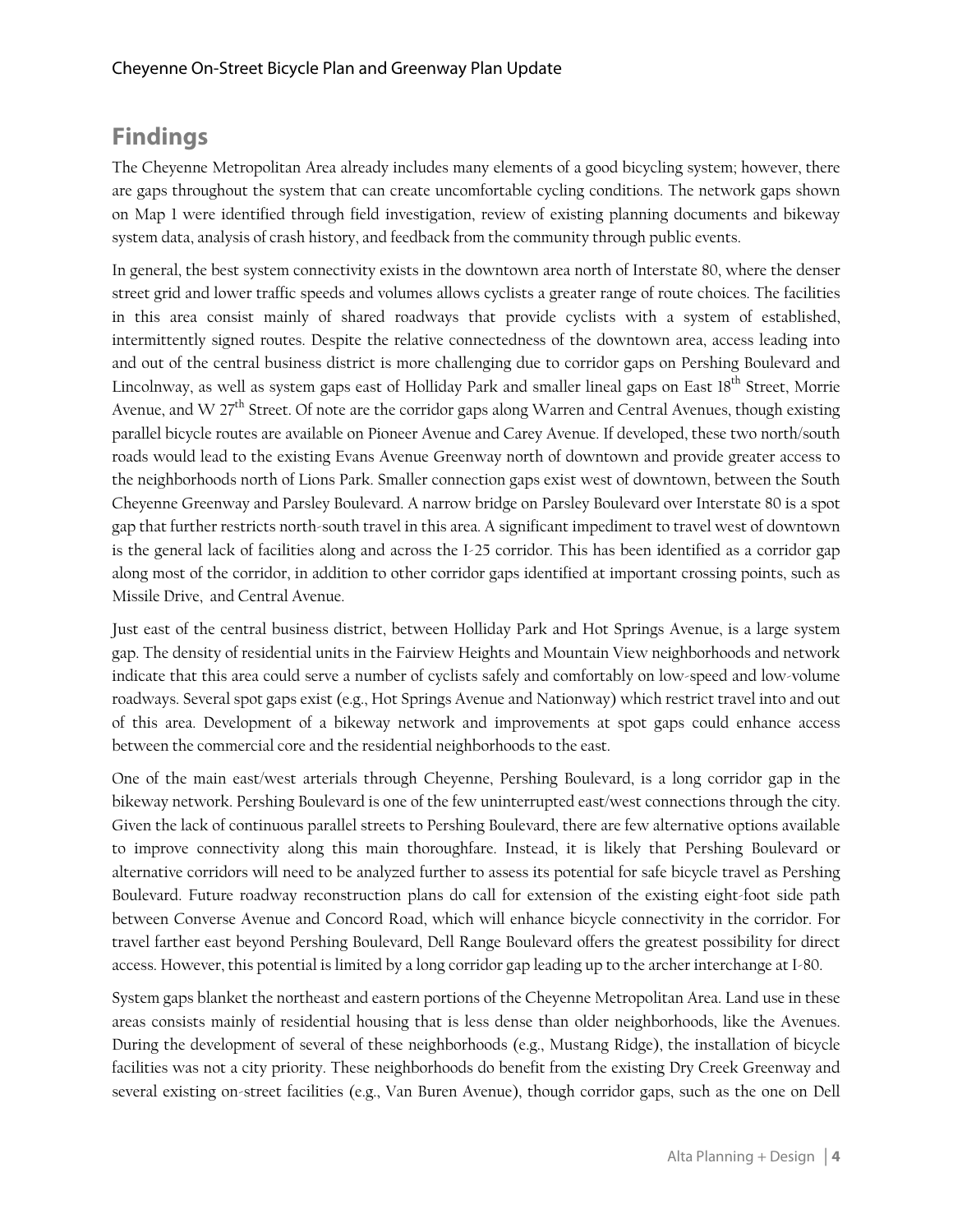Range Boulevard west of College Drive, restrict the system's overall connectivity. Several lineal gaps to the south in the Sun Valley neighborhood further isolate this area.

South of Interstate 80 the street network is less dense. However, the area does boast a comparatively high number of existing greenway trails that provide access to nearby schools (Goins Elementary, Johnson Junior High, and South High School). Filling in a number of connection gaps between Parsley Boulevard and Cribbon Avenue could greatly improve access to these trails from existing neighborhoods. Several of these gaps will be filled with greenway links that are funded, with construction scheduled to occur in the next two to three years.

The Cheyenne Metropolitan Area has a number of roadways with wide shoulders that can accommodate bicycle traffic that are both unmarked and unsigned. Of special note is the area south of Interstate 80 where the inclusion of wide shoulder lanes along College Drive and Campstool Road strongly enhances connectivity of the bikeway network. Other important roadways include Yellowstone Road and Prairie Avenue, both north of the central business district. Formalizing these facilities with signing and marking will enhance overall bicycle system connectivity.

There are a number of spot gaps along existing bicycle facilities. Spot gaps typically occur in the Cheyenne Metropolitan Area at intersections with heavy volumes of right turning traffic or slip lanes that do not require vehicles to stop (e.g., Missile Drive at W 24<sup>th</sup> Street, Morrie Avenue at E 1<sup>st</sup> Street, College Drive at Dell Range Boulevard, Pershing Boulevard, 12<sup>th</sup> Street and South Greeley Highway), along roadways with numerous driveways (e.g., South Greeley Highway, Pershing Boulevard and Lincolnway), and at locations where the onstreet facility or greenway do not extend to the intersection. In many situations, application of minimal treatments will result in enhanced system connectivity. Additional spot gaps are marked at locations identified by community members as "problem areas" during public events.

## **Conclusion**

The Bikeway System Gap Analysis identifies opportunities to improve bikeway facility connectivity throughout the Cheyenne Metropolitan Area. The information provided in this analysis will be used to aid in identifying potential priority bikeway network improvement corridors and intersection upgrades. Furthermore, it illustrates that taking advantage of existing wide shoulders on several key roadways through their incorporation into the bikeway network—would provide substantial benefits to bicyclists. Additionally, Cheyenne's cyclists could benefit from upgrades to the network of designated shared roadways. These and other improvements can help to increase bikeway connectivity and access to downtown, neighborhood parks, greenways, schools, and the other key bicyclist destinations.